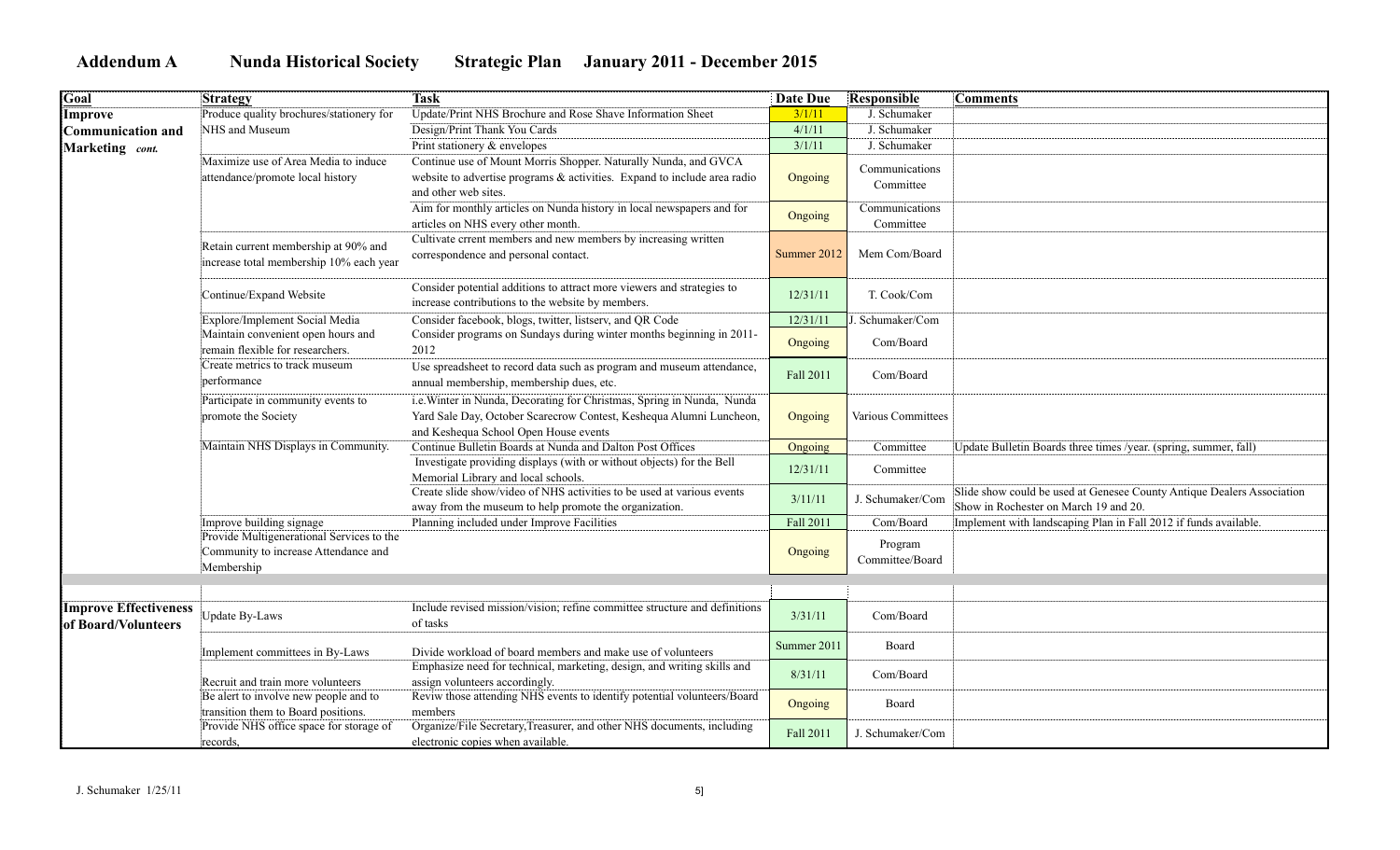**Addendum A Nunda Historical Society Strategic Plan January 2011 - December 2015**

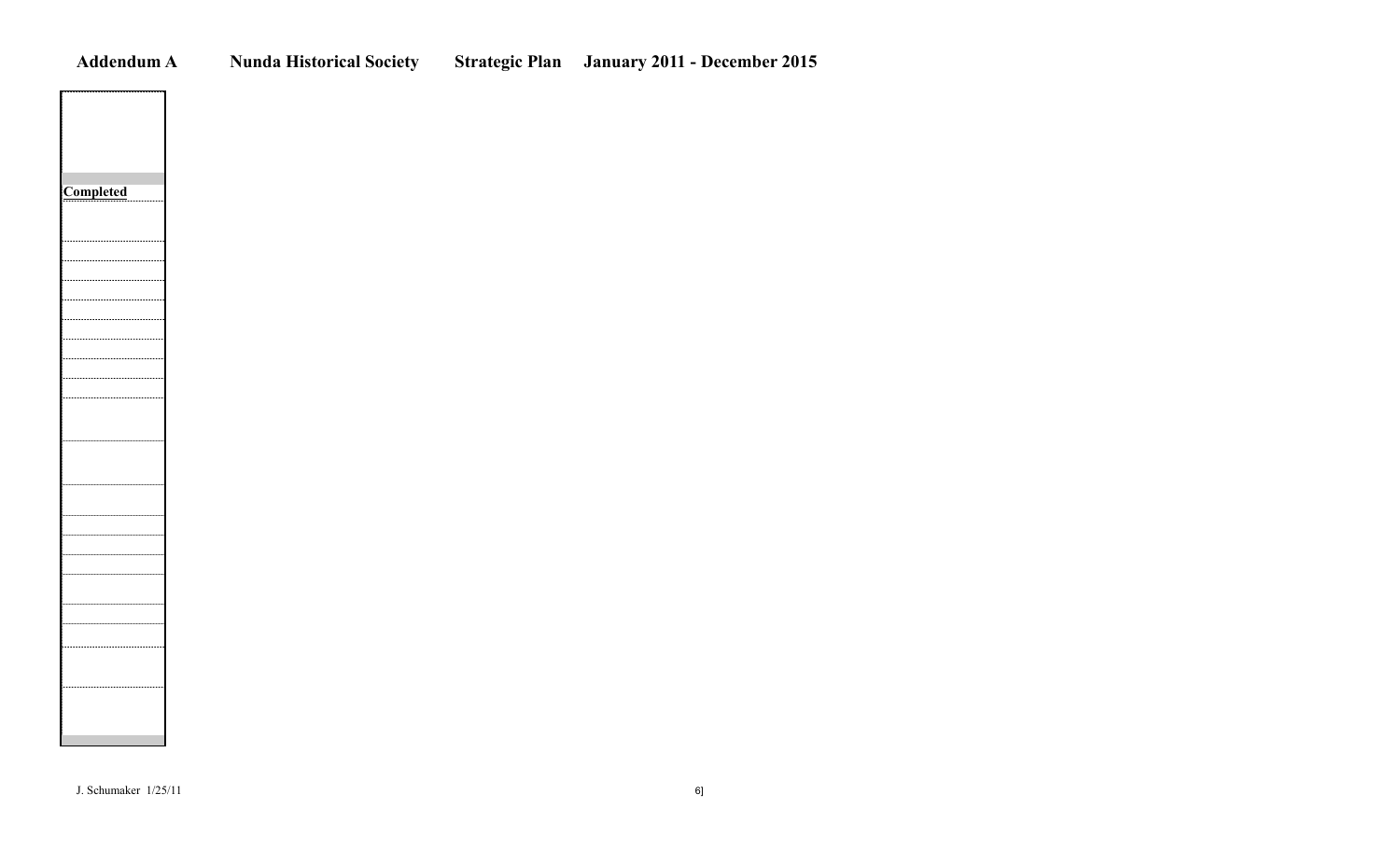**A** Nunda Historical Society Strategic Plan January 2011 - December 2015

| mpleted<br>ń |
|--------------|
|              |
|              |
|              |
|              |
|              |
|              |
|              |
|              |
|              |
|              |
|              |
|              |
|              |
|              |
|              |
|              |
|              |
|              |
|              |
|              |
|              |
|              |
|              |
|              |
|              |
|              |
|              |
|              |
|              |
|              |
|              |
|              |
|              |
|              |
|              |
|              |
|              |
|              |
|              |
|              |
|              |
|              |
|              |
|              |
|              |
|              |
|              |
|              |
|              |
|              |
|              |
|              |
|              |
|              |
|              |
|              |
|              |
|              |
|              |
|              |
|              |
|              |
|              |
|              |
|              |
|              |
|              |
|              |
|              |
|              |
|              |
|              |
|              |
|              |
|              |
|              |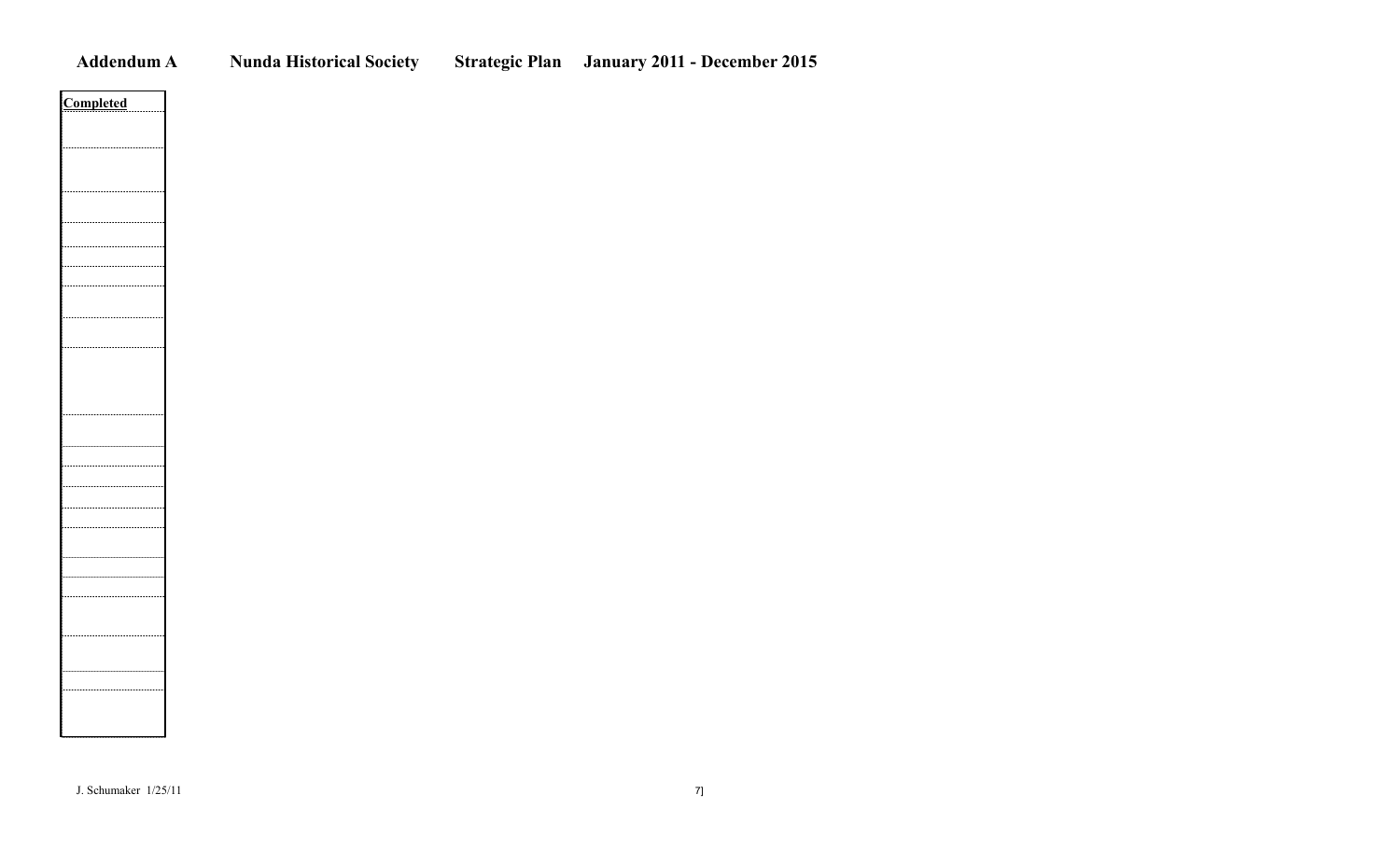| Addendum |
|----------|
|          |

**A** Nunda Historical Society Strategic Plan January 2011 - December 2015

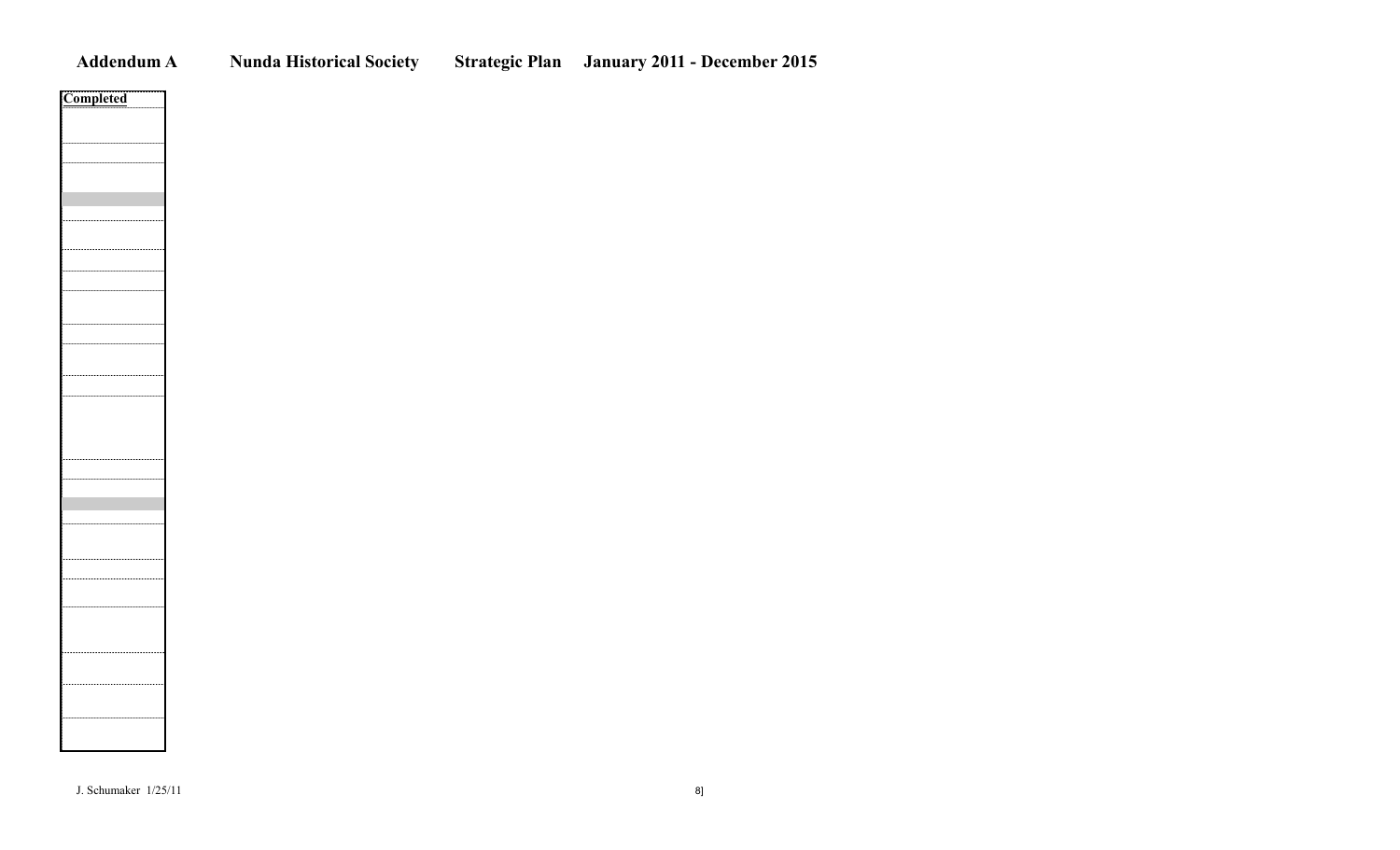**Addendum A Nunda Historical Society Strategic Plan January 2011 - December 2015**